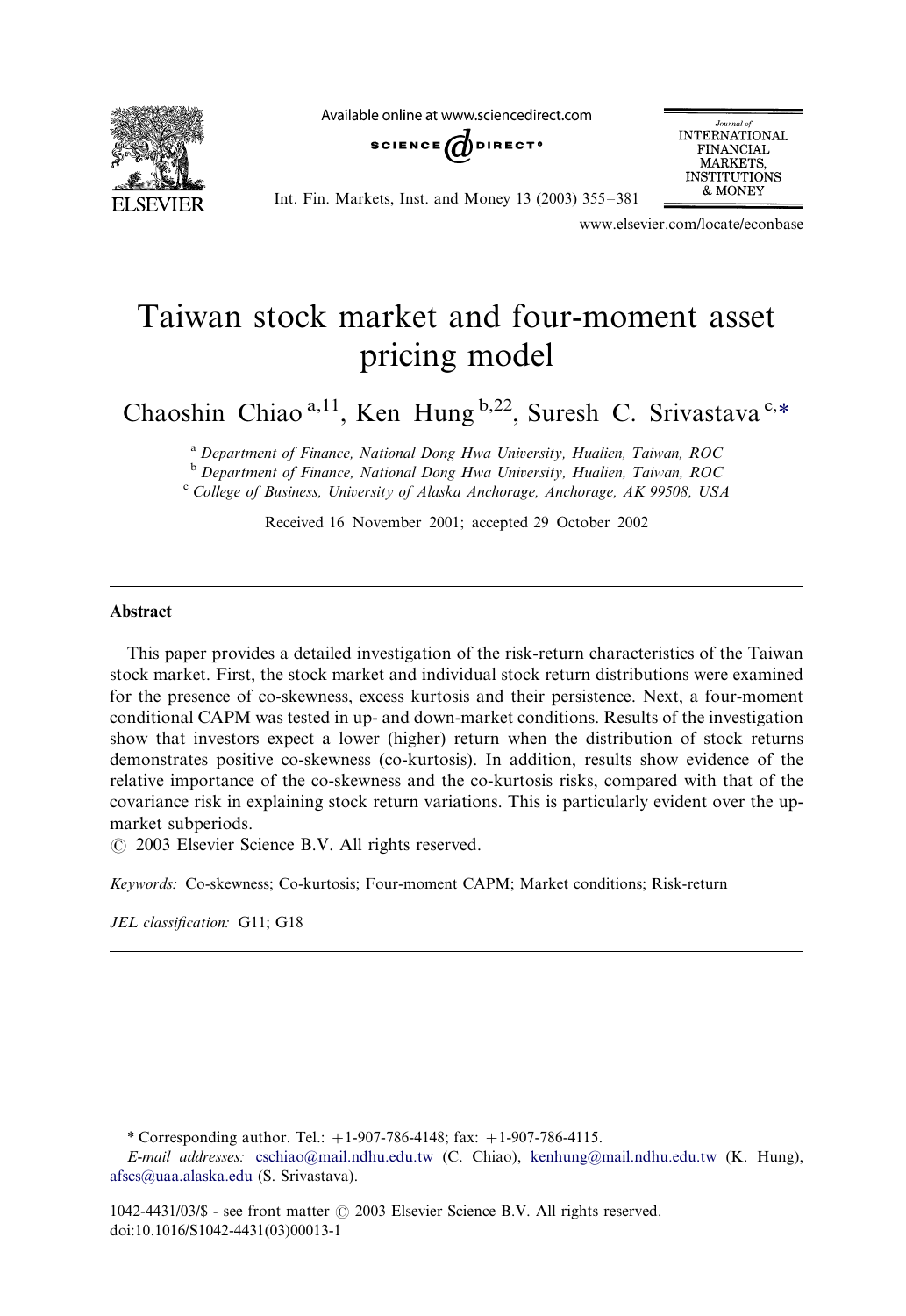## 1. Introduction

Traditional mean-variance based CAPM is one of the few theoretical models that has substantial influence on practical finance. It is extensively applied as a benchmark for performance evaluation and measurement of abnormal returns. Large volumes of research exist on the test of the risk-return relationship based on the Sharpe–Lintner (standard) version of (two-moment) CAPM. The noteworthy implication of this model is that investors are only compensated for bearing the systematic covariance risk. The product of beta and risk premium determines the amount of compensation. Lately, many economists have cast doubt on the explanatory power of the market portfolio or beta in determining stock returns. Most notably, [Fama and French \(1992\)](#page--1-0) found that other variables, such as firm size and book-to-market ratio, capture cross-sectional variations in common stock returns better than the beta.

A number of authors have investigated the inadequacy of the mean-variance approach and have added the third moment of the return distribution to account for investors' preference for positive skewness. [Jean \(1971, 1973\), Arditti \(1971\) and](#page--1-0) [Arditti and Le](#page--1-0)vy (1975) investigated the relationship between skewness and return of individual securities and portfolios. [Francis \(1975\)](#page--1-0) showed that total skewness is not priced. However, [Kraus and Litzenberger \(1976\)](#page--1-0) argued that systematic skewness (co-skewness) and not the total skewness is relevant for the market model. Additional three-moment CAPM research by [Simkowitz and Beedles \(1978\), Friend](#page--1-0) [and Westerfield \(1980\), Barone-Adesi \(1985\), Sears and Wei \(1985\), Tan \(1991\), Lim](#page--1-0) [\(1989\), Chunhachinda et al. \(1997\), Peiro \(1999\), Har](#page--1-0)vey and Siddique (1999, 2000) explored the importance of skewness in asset pricing. [Sears and Wei \(1988\)](#page--1-0) emphasized that ignoring the co-skewness risk may bias the estimates in tests for the risk-return trade-off. [Mandelbrot \(1963\) and Fama \(1963\)](#page--1-0) conjectured that the stock returns may have fat tails. Recently, [Fang and Lai \(1997\)](#page--1-0) found that investors are compensated for bearing the systematic co-kurtosis risk, as well as the systematic covariance and co-skewness risks with higher expected returns. However, this remains a matter of debate: ''Should co-skewness and co-kurtosis risk measures (third and fourth moments of return distribution) be added to supplement to the covariance risk''? A persuasive argument can be made that an asset-pricing model for emerging market returns must include the co-skewness and co-kurtosis risk.

While much research has investigated the investor preferences for positive skewness and kurtosis in developed equity markets, only a few have studied the issue in emerging markets<sup>3</sup>. The plausible reasons for the lack of studies may be due to the characteristics of emerging markets or relative newness. [Hartmann and](#page--1-0) [Khambata \(1993\)](#page--1-0) found emerging markets to have low market capitalization, a smaller number of listed stocks, low trading volume and turnover, market domination by a few large stocks, and high volatility. [Korajczyk \(1996\) and Bakaert](#page--1-0)

 $3$  A study of the risk-return trade-off in emerging markets provides valuable insights into investors' behaviors in transitional economies.